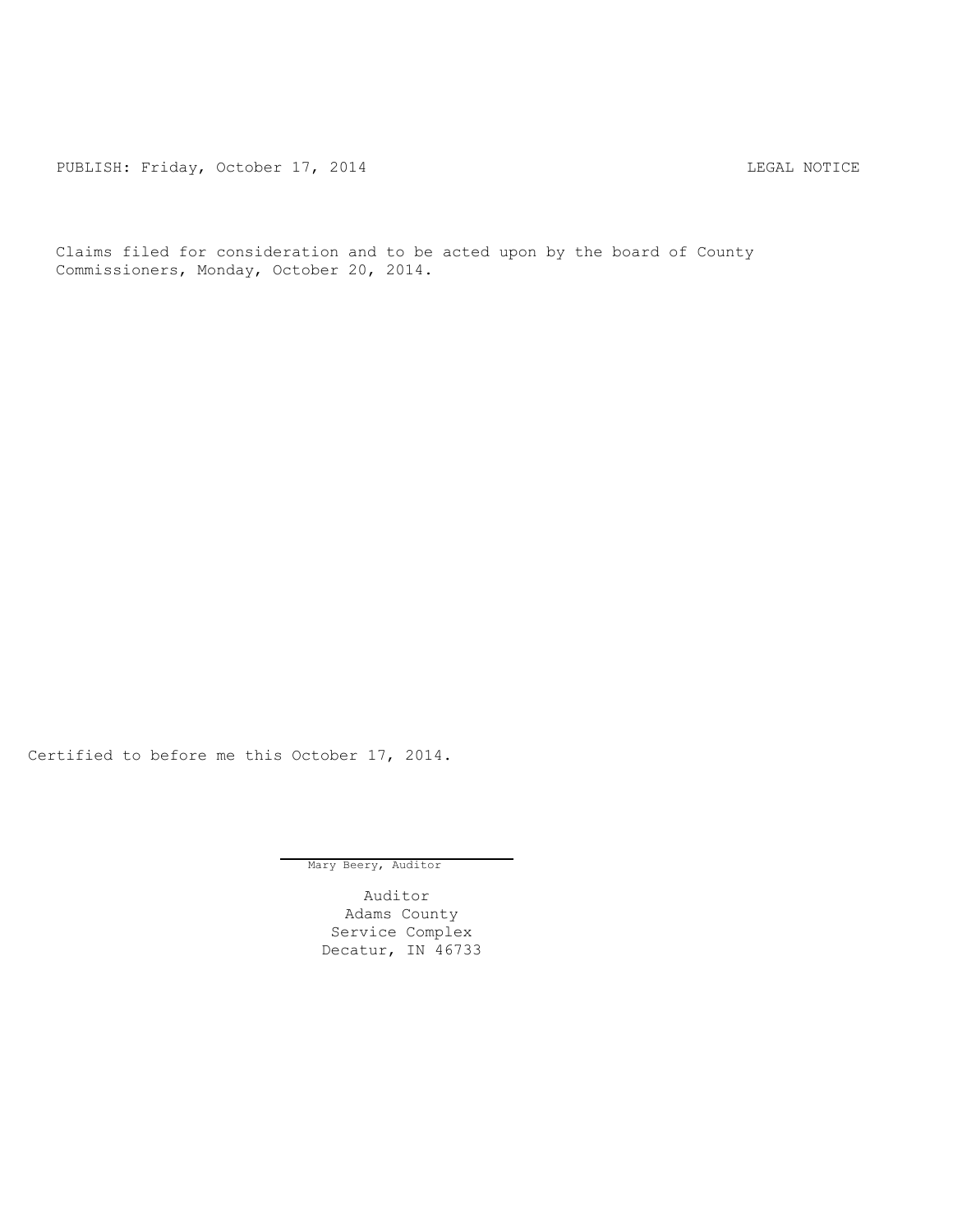

## **Claims Docket for Newspaper Adams County, Indiana**

## For Period: **9/23/2014** to **10/6/2014**

Date Claims to be Paid: **10/20/2014**

*313 W. Jefferson St. Decatur, IN 46733 (219) 724-2600*

| <b>Vendor</b>                            | <b>Amount</b> | <b>Vendor</b>                        | <b>Amount</b> |
|------------------------------------------|---------------|--------------------------------------|---------------|
| <b>Adams Memorial Hospital</b>           | 31,321.25     | Indiana Michigan Power               | 10,897.10     |
| <b>Appraisal Research Corporation</b>    | 5,065.00      | Arnold Lumber Co., Inc.              | 8.43          |
| Berne Ready Mix                          | 434.56        | Berne Tri-Weekly News                | 661.41        |
| Suburban Propane LP                      | 88.00         | Brateman's, Inc.                     | 101.98        |
| <b>Charles Bowers</b>                    | 2,333.33      | Chet's Pest Control                  | 120.00        |
| Cintas Location #338                     | 54.35         | City Of Decatur                      | 2,739.16      |
| Decatur True Value                       | 178.07        | Computer Systems, Inc.               | 121.62        |
| Craigville Telephone Comp                | 119.00        | Darrell Sigworth                     | 57.20         |
| Decatur Daily Democrat                   | 355.50        | <b>Decatur Dental Services</b>       | 693.55        |
| Douglas L. Bauman                        | 80.00         | Erie Haven                           | 394.80        |
| Gordon Food Service                      | 3,476.29      | Graybar                              | 454.54        |
| H M L, Inc.                              | 40.00         | <b>Innovative Concepts</b>           | 6.75          |
| The Janitors Supply Company, Inc.        | 48.00         | Kiess Electric                       | 57.48         |
| Lehman Feed Mill                         | 137.00        | Mark S. Gresla, MD                   | 420.25        |
| Mind's Eye Graphics                      | 686.99        | Monroe Water Department              | 120.00        |
| Park Center, Inc.                        | 98,098.50     | Piqua Repair Inc.                    | 750.21        |
| <b>Quill Corporation</b>                 | 125.25        | Roger Thompson                       | 60.00         |
| Roto-Rooter                              | 200.00        | Selking International                | 465.67        |
| Sherwin-Williams                         | 25.88         | Stone-Street Quarries, Inc.          | 954.36        |
| Print Shop                               | 331.63        | Top Supply Company                   | 21.30         |
| Treasurer of Adams County                | 149.88        | Welder Services, Inc.                | 44.40         |
| Burry, Herman, Miller & Brown, P.C.      | 333.33        | Adams County Automotive Supply, Inc. | 18.98         |
| Tom Magnan                               | 155.96        | Purdue University                    | 3,026.20      |
| Bluhm & Reber                            | 220.00        | Sue E. Schieferstein                 | 500.00        |
| Lehman Auto Sales                        | 6,029.00      | Don Myers Plumbing                   | 240.38        |
| Jackson Oil & Solvents, I                | 886.20        | Deborah S. Stimpson                  | 624.90        |
| Zurcher's Best-One Tire & Auto Care, Inc | 923.55        | Michael W Voglewede                  | 119.86        |
| Todd A. Hawkins                          | 3.54          | Tom Magnan/Special Needs             | 7.99          |
| Kristina Nichols                         | 17.60         | <b>Brooks Construction Comp</b>      | 121.18        |
| R Dean & Mary Lou Hall                   | 33.24         | Emil W. Meyer                        | 60.00         |
| Alcopro                                  | 36.00         | Harvest Land Co-op                   | 6,858.27      |
| Wal-Mart                                 | 317.16        | Advanced Imaging Solutions, Inc.     | 41.65         |
| Ohio & Indiana Roofing                   | 348.20        | Rydin Decal                          | 146.59        |
| <b>Fastenal Company</b>                  | 248.29        | Thomas R Krueckeberg                 | 262.25        |
| <b>Adams County Sheriff's Department</b> | 2,000.00      | ERS Wireless Communications          | 1,570.90      |
| Michael G. Werling                       | 635.00        | Ian Gilbert                          | 18.03         |
| Troyer's Market LLC                      | 1,978.62      | <b>Uricks Trucking</b>               | 572.00        |
| Jay County Hospital                      | 611.99        | Grainger                             | 54.62         |
| Bi-County Services, Inc                  | 3,276.00      | Deb Stevens                          | 257.63        |
| Alpine Falls, Inc.                       | 27.96         | Deborah A. Schantz                   | 664.50        |
| PC Mall-Gov                              | 249.00        | <b>Stationair's Express</b>          | 1,088.63      |
| <b>Landon Patterson</b>                  | 930.68        | Hitchcock Concrete, Inc.             | 955.00        |
| Holly L. Degitz                          | 3.62          | Habegger's Ace Lumber #4488          | 8.97          |
| Schwartz Blacksmith, LLC                 | 75.91         | Chad Kukelhan                        | 398.49        |
| John August                              | 11.28         | LBH Chemical & Industrial            | 1,339.80      |
| Jeremy Wetter                            | 22.80         | Robert E. Rhoades                    | 60.00         |
| Joe H Construction                       | 14.28         | Donna E. Barger                      | 60.00         |
| RICOH USA, INC.                          | 133.64        | Office Depot                         | 318.43        |